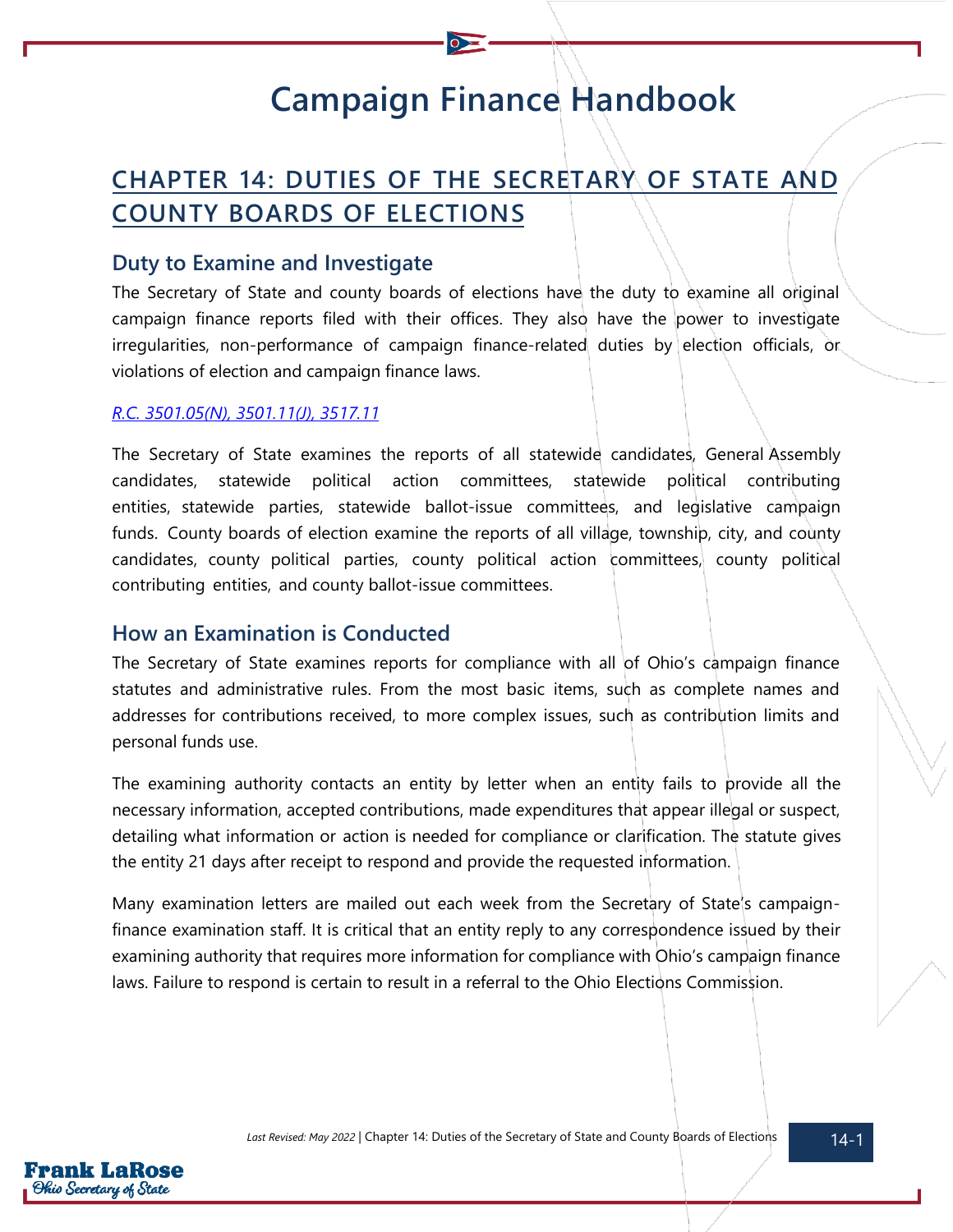#### **Top 10 Reasons for an Examination Letter:**

- 1. Missing data addresses, dates, or other empty fields;
- 2. Missing expenditure verification canceled checks or paid receipts for expenditures greater than \$25;

 $\overline{\bullet}$ 

- 3. Contributions reported as received from corporations;
- 4. Cover page balances not calculated correctly, not reflecting all contributions or expenditures reported, or the amount brought forward does not match prior report's balance on hand;
- 5. Failure to provide employer information, when required;
- 6. Reporting contributions and expenditures in wrong reporting period;
- 7. Receiving cash contributions greater than \$100;
- 8. Improper reporting of contributions received or expenditures made at a fundraiser;
- 9. Lack of contribution attribution, listing joint contributions or LLC contributions; and
- 10. Unverified reimbursements.

## **COMPLETING REPORTS - GENERAL RULES**

#### **When a Report is Due**

Except for FSL PAC reports (see Chapter 7, Political [Action Committees,](https://www.ohiosos.gov/globalassets/candidates/cfguide/chapters/chapter7.pdf) for more information), all reports must be physically received by the Secretary of State or board of elections to meet the filing deadline requirement. A report postmarked, but not received by the deadline, is a late filing.

#### [R.C. 3517.10](https://codes.ohio.gov/ohio-revised-code/section-3517.10)

## **Emailing a Report**

Committees required to file electronically with the Secretary of State's Office must file using the Secretary of State's provided [electronic filing system.](https://www.ohiosos.gov/campaign-finance/file-online-cfofs/) Those committees required to file with the Secretary of State, but not required to file electronically (including federal political committees), may email their scanned paper reports to [CFforms@OhioSoS.gov.](mailto:CFforms@OhioSoS.gov)

> *Last Revised: May 2022* | Chapter 14: Duties of the Secretary of State and the County Boards of Elections

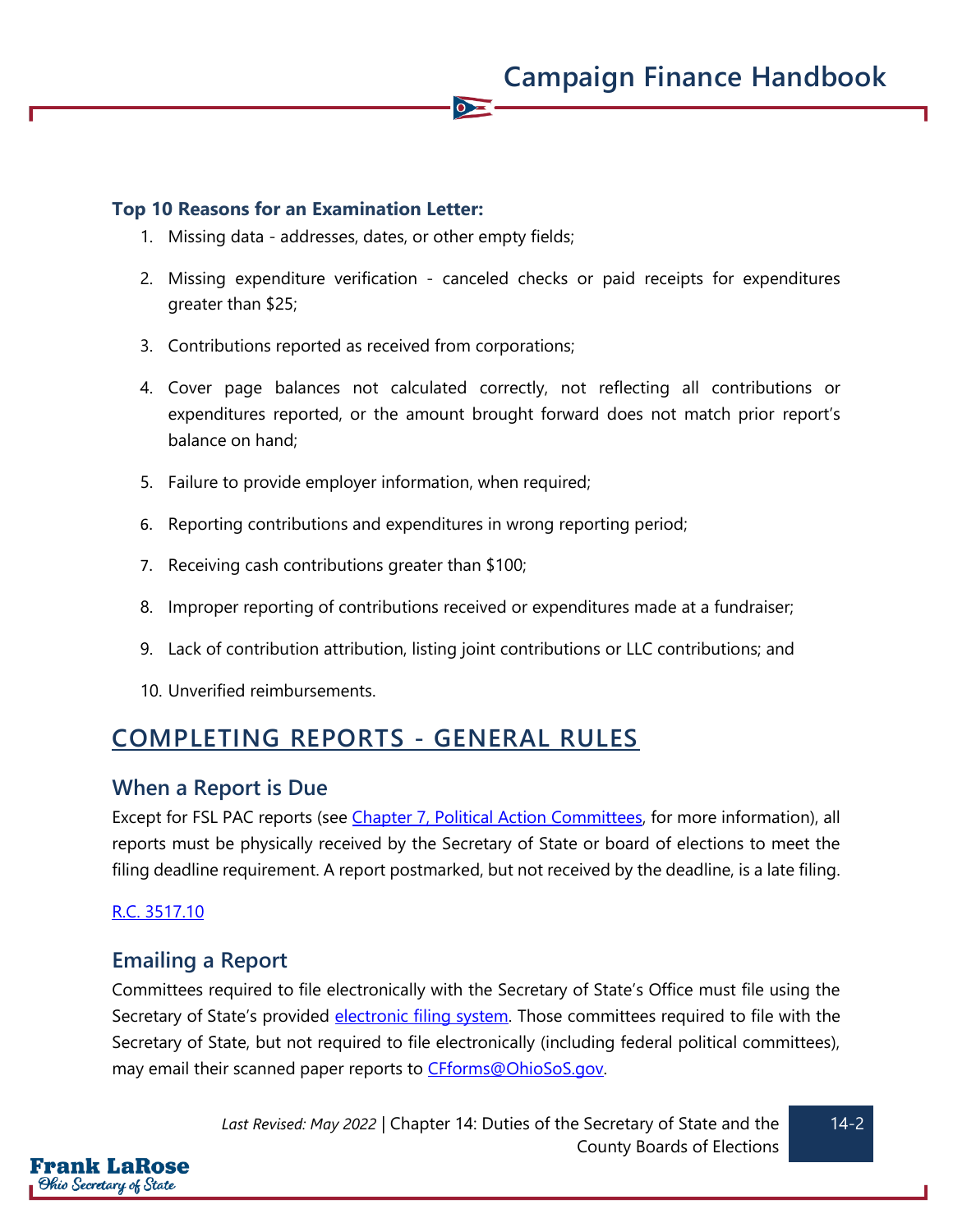Committees required to file with the board of elections should contact their local board about paper and electronic filing options.

 $\overline{\bullet}$ 

## **Report Forms**

All reporting forms, along with instructions for their use, are available at the Secretary of State's [website.](https://www.ohiosos.gov/campaign-finance/filing-forms/)

Filers may choose to download the forms and use them for creating reports eligible for filing in paper form. Filers may seek written approval from the Secretary of State's Office to use their own modified forms, so long as they are substantially similar to the promulgated forms.

#### *[OAC 111:2-4-10](https://codes.ohio.gov/ohio-administrative-code/rule-111:2-4-10)*

Filers seeking the approval of alternative paper forms may direct their request, along with a sample of each of the alternative forms to [CFinance@OhioSoS.gov](mailto:CFinance@OhioSoS.gov) or to:

Office of the Ohio Secretary of State Campaign Finance 22 North Fourth Street, 15<sup>th</sup> Floor Columbus, Ohio 43215

The committee must include the committee's name on every form submitted. This is for the committee's protection in case pages become detached from the report. A committee does not need to include a form in a report, if the form contains no information.

## **Record Retention**

Frank LaRose Ohio Secretary of State

Committees must retain their reports for six years. The Secretary of State and county boards of elections also must keep all filed reports for at least six years after the year in which they are filed.

## *[R.C. 3517.10\(D\),](https://codes.ohio.gov/ohio-revised-code/section-3517.10) [OAC 111:2-4-13](https://codes.ohio.gov/ohio-administrative-code/rule-111:2-4-13)*

## **Keeping Reports in Balance**

Errors and mistakes in the report can easily affect the balance on hand (Line 6) on a report's cover page, causing it to be incorrect. A treasurer should take two easy steps to avoid or detect potential problems in the report. First, when a report is completed, the balance on hand (Line 6) on the cover page should equal the balance listed on the committee's bank account statement. If the treasurer has reported all the necessary contributions and expenditures (including service charges,

> *Last Revised: May 2022* | Chapter 14: Duties of the Secretary of State and the County Boards of Elections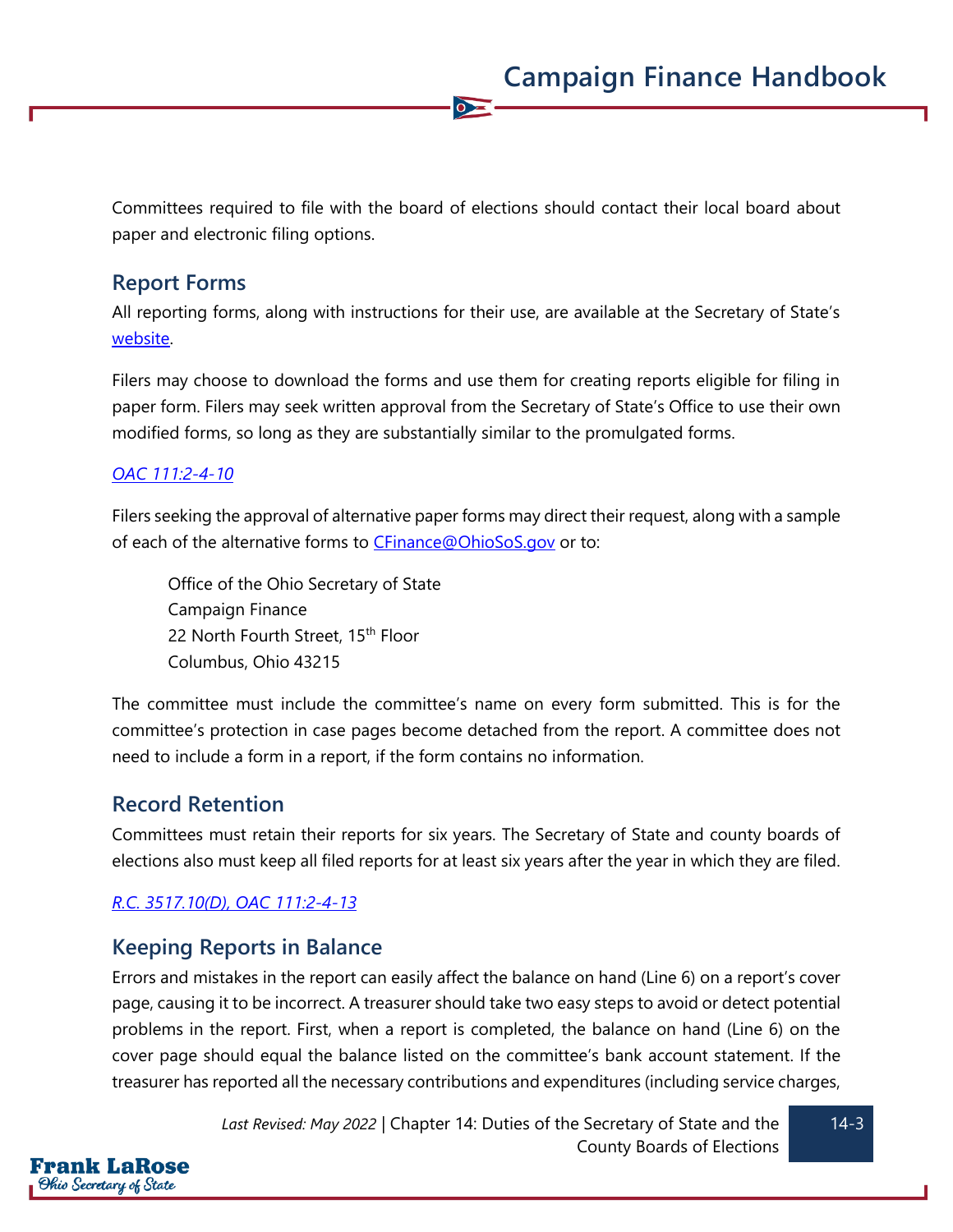interest, and voided checks), then these balance figures should be the same. Second, the treasurer should ensure the statements received from the bank are balanced against the committee's reports in a regular and timely fashion. These two steps will go a long way to help a treasurer ensure that no contribution or expenditure information is incorrect or has been omitted.

 $\sum$ 

## **Ohio Campaign Finance Law Penalties**

Penalties for campaign finance and practices violations are specified in the Revised Code. Some of the most commonly requested penalties appear below.

| <b>Violation</b>                       | <b>Possible Penalty</b>          | <b>Code Citation</b>     |
|----------------------------------------|----------------------------------|--------------------------|
| Failure to place a disclaimer on a     | Fine of not more than \$500.     | R.C. 3517.992(U)         |
| political communication in violation   |                                  |                          |
| of R.C. 3517.20                        |                                  |                          |
| Failure to file a complete and         | Fine of not more than \$100      | R.C. 3517.992(A)(1)      |
| accurate report required by a          | per day.                         |                          |
| candidate's campaign committee in      |                                  |                          |
| violation of R.C. 3517.13(A).          |                                  |                          |
| Failure to file a complete and         | Fine of not more than \$100      | R.C. $3517.992(A)(2)$    |
| accurate report required report by a   | per day.                         |                          |
| political party or PAC in violation of |                                  |                          |
| R.C. 3517.13(A).                       |                                  |                          |
| A campaign committee, PAC, party,      | Fine of three times the excess   | R.C. $3517.992(1)$ , (J) |
| legislative campaign<br>fund, or       | amount contributed, unless it    |                          |
| individual<br>making or receiving      | is completely refunded within    |                          |
| contributions in excess of the limits  | five business days after it is   |                          |
| violation of R.C. 3517.102.<br>in i    | within<br>accepted<br>or<br>ten  |                          |
| (Violation by an individual must be    | business<br>after<br>days        |                          |
| made knowingly.)                       | notification by the Secretary of |                          |
|                                        | State or a board of elections.   |                          |
| solicitation<br>of<br>Improper         | First-degree misdemeanor.        | R.C. 3517.992(M)(1)      |
| contributions<br>by statewide<br>or    |                                  |                          |
| county officials or candidates<br>in   |                                  |                          |
| violation of R.C. 3517.092.            |                                  |                          |
| Knowing acceptance of contribution     | Fine<br>of<br>times<br>three     | R.C. 3517.992(M)(2)      |
| by statewide or county official, in    | contribution<br>amount<br>and    |                          |
| violation of R.C. 3517.092.            | return of contribution.          |                          |